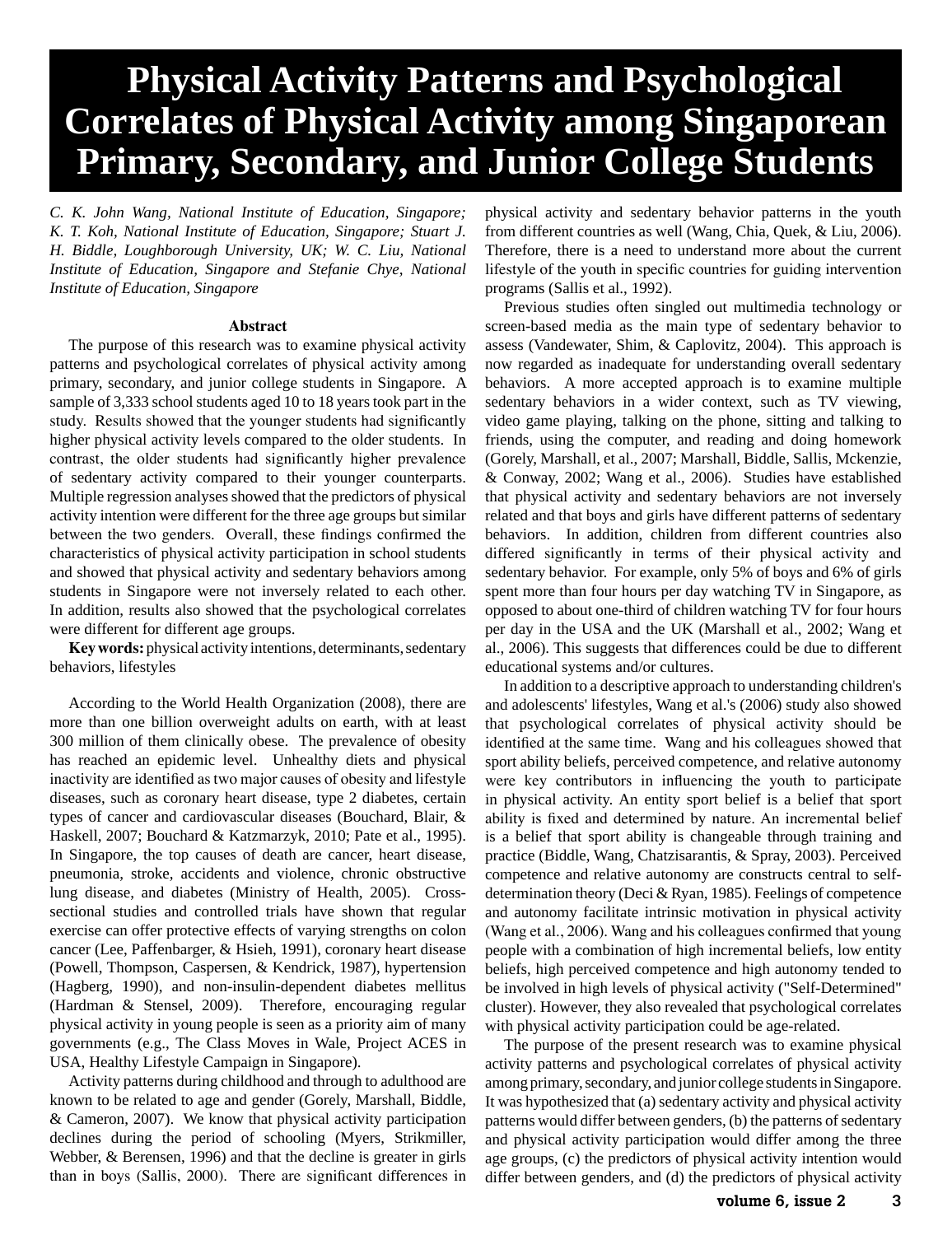intention would differ among the three age groups.

# **Methods**

A sample of 3,333 school students aged 10 to 18 years from 28 schools took part in the study. There were 1,479 primary school students, 1,451 secondary school students, and 403 junior college students (1,257 boys, 1,963 girls and 113 participants who did not indicate their gender). The students were attending primary grade four level to junior college year two in the Singapore school system.

## **Procedures**

**Participants** 

Ethical approval was granted from the host University Ethic Review Board. The Ministry of Education granted the permission to conduct the study. Subsequently, the school principals were approached with a formal letter requesting consent for the study. All participants were told that their participation in the study was voluntary and they were free to withdraw at any time. The participants took 15 minutes to complete the questionnaire that was administered by research assistants in a quiet classroom setting. Participants were told that there were no right or wrong answers and were assured of the confidentiality of their responses.

#### **Measures**

**Modified self-administered physical activity checklist (SAPAC).** We used the modified SAPAC with a 7-day physical activity recall from previous studies (Marshall et al., 2002; Wang et al., 2006). The SAPAC included 32 activities that were grouped as sports, dances, exercises, and general physical activities. The participants were told to recall what activities they had engaged in the previous seven days and how many minutes they participated in each of these activities. There were seven sedentary activities listed on the SAPAC as well, and they were computer/internet, playing video games, doing homework, leisure reading, sitting and talking/ listening to music, talking on the telephone, and watching television. Participants were also asked to recall and write down minutes they spent on each of these sedentary activities during the previous seven days. Studies have established the reliability and validity of the 7-day recall SAPAC (Marshall et al., 2002; Sallis, Strikmiller, Harsha, & Feldman, 1996).

**The achievement goal in physical education questionnaire (AGPEQ).** The 12-item AGPEQ (Wang, Biddle, & Elliot, 2007) was used in this study. It was designed to measure four achievement goals in the Physical Education (PE) context. Wang and his colleagues (Wang, Liu, Chatzisarantis, & Lim, 2010) confirmed the validity of the measurement model of the AGPEQ. The internal consistency coefficients (alpha) for mastery-approach, masteryavoidance, performance-approach, and performance-avoidance in the present investigation were .79, .72, .81, and .64, respectively.

**Perceived mastery and performance climates.** The participants' perceived motivational climate in PE was assessed using a 13-item inventory (Marsh, Papaioannou, Martin, & Theodorakis, 2006). There are seven items measuring perception of mastery climate and six items measuring perceived performance climate. The results of the confirmatory factor analysis (CFA) by Wang et al. (2010) showed satisfactory fit for the climate measure. The reliability coefficients computed for the current study were .86 for mastery climate and .70 for performance climate.

**Sport ability beliefs.** The Conceptions of the Nature of Athletic Ability Questionnaire-2 (CNAAQ-2; Biddle et al., 2003) was employed to measure two sport ability beliefs: incremental sport belief and entity sport belief. The two beliefs distinguish between the sport ability that is thought to be relatively fixed (entity) and the sport ability that is changeable (incremental). There were six items for each subscale. The fit indices for the CFA of the CNAAQ-2 were acceptable and invariant across gender and age. The alpha coefficient for incremental was .85 and for entity was .76 for this study.

**Enjoyment and effort.** The enjoyment and effort subscales of the Intrinsic Motivation Inventory (IMI; McAuley, Duncan, & Tammen, 1989) were adapted to assess enjoyment (e.g., "I enjoy PE very much") and effort (e.g., "I usually put a lot of effort into PE"). Cronbach's alpha for enjoyment was .95 and for effort was .91 for the current study.

**Intention to exercise during leisure time.** Two items were used to measure intention to exercise during leisure time (Hagger et al., 2007; Wang et al., 2008). The students were asked whether they *planned* and *intended* to play sport or exercise three times a week for the next two weeks. All the responses of the above scales were given on 7-point scales ranging from 1 (strongly disagree or very unlikely) to 7 (strongly agree or very likely).

#### **Data Analyses**

We followed the steps outlined by previous studies (Marshall et al., 2002; Wang et al., 2006) in transforming each variable. All the seven sedentary behaviors and physical activity were polychotomised. This approach reduces the excessive skewness and leptokurtic distribution of the variables. The time spent on computer/internet, playing video games, doing homework, leisure reading (not for school), sitting and talking/listening to music, and talking on the telephone were put into four categories: None (0 hour/week), Low (0.1 to 2.9 hour/week), Moderate (3.0 to 6.9 hour/week), and High  $(\geq 7$  hour/week). Television watching was also classified into four categories: None (0 hour/week), Low (0.1 to 6.9 hour/week), Moderate (7.0 to 13.9 hour/week), and High  $(\geq 14.0 \text{ hour/week})$ . In addition, the levels of physical activity participation were recorded into four categories: No Activity or Inactive (0 min/week); Low Activity with 0-150 minutes of moderate activity (3 to 5.9 METs) and  $\leq$  60 minutes/week of vigorous activity ( $\geq 6$  METs); Moderate Activity with either  $> 150$ and  $\leq$  300 minutes/week of moderate activity or  $> 60$  and  $\leq$  120 minutes/week of vigorous activity, and High Activity with either > 300 minutes/week of moderate activity or > 120 minutes/week of vigorous activity.

The polychoric correlations of all the sedentary and physical activities were computed. We conducted Chi square tests of independence to examine the differences by gender and age among sedentary and physical activities. Finally, separate simultaneous regression analyses were conducted to examine predictors of physical activity intention using sport ability beliefs, achievement goals, perceived motivational climate, and enjoyment in PE for the primary, secondary, and junior college students and the two genders.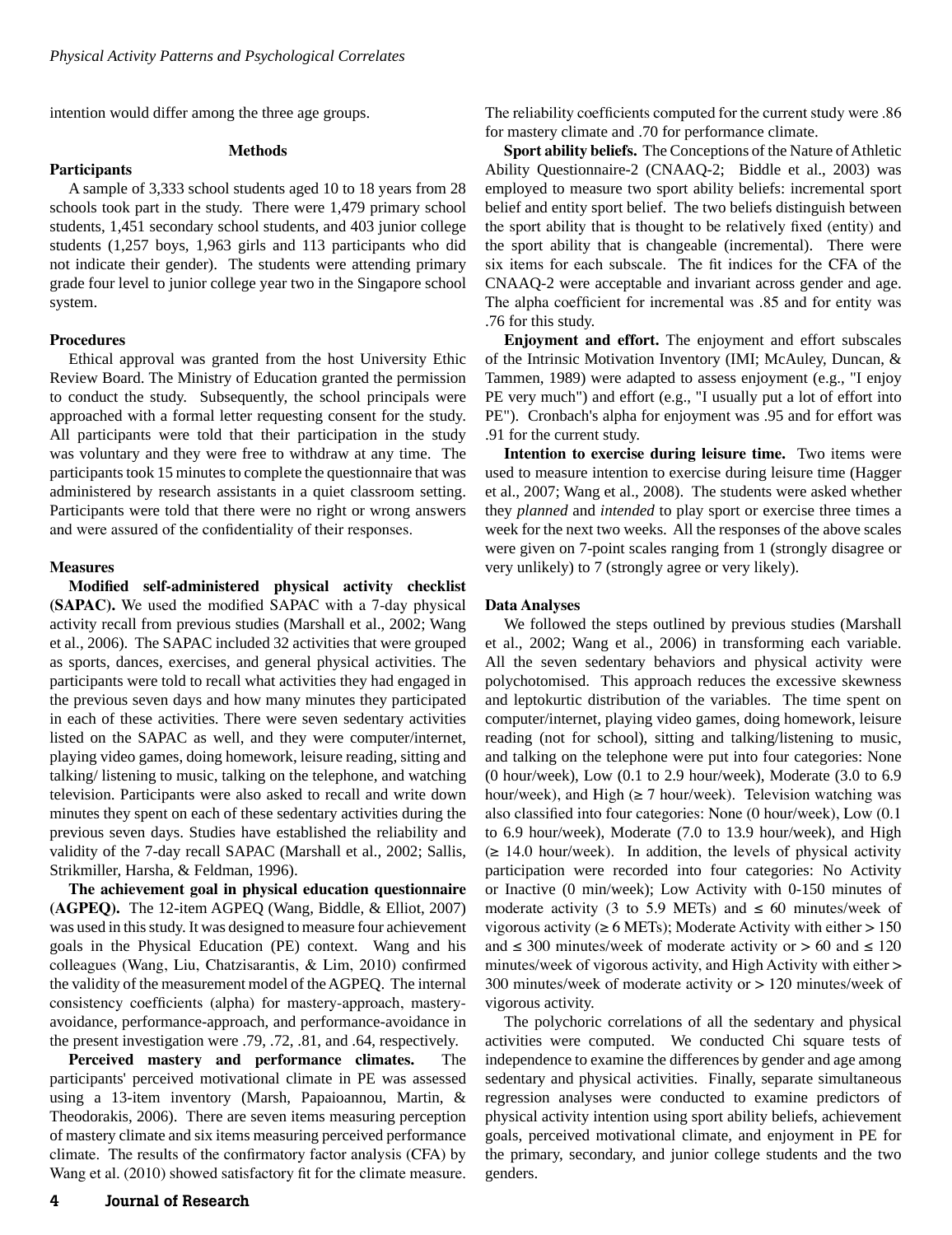## **Results**

Table 1 shows the prevalence of sedentary and physical activity behaviors among the overall sample, males, and females and the three age levels for the seven types of sedentary activity. Table 2 shows the frequency distribution of physical activity participation.

|                 |      |     | Table 1. Percentage of Students with Different Prevalence of<br><b>Sedentary Behaviors by Gender and School Level</b> |      |
|-----------------|------|-----|-----------------------------------------------------------------------------------------------------------------------|------|
| <b>Category</b> | None | Low | Medoerate                                                                                                             | High |

| $\alpha$ ucgoi y                                                 | 11011     | <b>LUW</b> | wwww.au                                           | படதப             |
|------------------------------------------------------------------|-----------|------------|---------------------------------------------------|------------------|
|                                                                  | (0 hr/wk) |            | $(0.1-2.9 \text{ hr/wk})$ $(3-6.9 \text{ hr/wk})$ | $(\geq 7$ hr/wk) |
| Computer/Internet                                                |           |            |                                                   |                  |
| Overall                                                          | 23.2      | 22.8       | 20.9                                              | 33.1             |
| <b>Boys</b>                                                      | 22.1      | 19.4       | 21.5                                              | 37.1             |
| Girls                                                            | 23.6      | 24.9       | 20.6                                              | 30.9             |
| Primary                                                          | 23.9      | 32.3       | 21.0                                              | 22.8             |
| Secondary                                                        | 22.3      | 15.7       | 21.3                                              | 40.7             |
| Junior College 23.8                                              |           | 13.9       | 19.4                                              | 42.9             |
| Video Games                                                      |           |            |                                                   |                  |
| Overall                                                          | 73.3      | 12.0       | 6.5                                               | 8.3              |
|                                                                  | 56.7      | 15.9       | 11.0                                              | 16.5             |
| <b>Boys</b><br>Girls                                             | 84.6      | 9.1        | 3.2                                               | 3.0              |
|                                                                  |           |            |                                                   |                  |
| Primary                                                          | 64.9      | 18.1       | 8.2                                               | 8.8              |
| Secondary                                                        | 78.7      | 7.2        | 5.4                                               | 8.6              |
| Junior College 83.9                                              |           | 6.9        | 4.2                                               | 5.0              |
| Homework                                                         |           |            |                                                   |                  |
| Overall                                                          | 21.2      | 11.0       | 16.8                                              | 51.0             |
| <b>Boys</b>                                                      | 27.9      | 11.8       | 17.6                                              | 42.8             |
| Girls                                                            | 16.6      | 10.3       | 16.0                                              | 57.1             |
| Primary                                                          | 19.6      | 14.9       | 18.4                                              | 47.1             |
| Secondary                                                        | 23.2      | 8.9        | 17.2                                              | 50.7             |
| Junior College 19.9                                              |           | 4.7        | 9.7                                               | 65.8             |
| Leisure Reading                                                  |           |            |                                                   |                  |
| Overall                                                          | 55.2      | 22.3       | 12.1                                              | 10.4             |
| <b>Boys</b>                                                      | 66.5      | 18.0       | 9.0                                               | 6.5              |
| Girls                                                            | 47.7      | 25.2       | 14.2                                              | 12.9             |
| Primary                                                          | 48.7      | 25.5       | 13.7                                              | 12.0             |
| Secondary                                                        | 59.1      | 20.5       | 10.7                                              | 9.7              |
| Junior College 64.5                                              |           | 17.1       | 11.2                                              | 7.2              |
| Sit & Talk                                                       |           |            |                                                   |                  |
| Overall                                                          | 41.7      | 22.0       | 13.4                                              | 22.8             |
| <b>Boys</b>                                                      | 56.0      | 16.9       | 9.7                                               | 17.4             |
| Girls                                                            | 32.7      | 25.0       | 15.8                                              | 26.6             |
|                                                                  | 47.6      | 27.6       | 10.6                                              | 14.2             |
| Primary                                                          |           |            |                                                   |                  |
| Secondary                                                        | 35.2      | 18.0       | 15.4                                              | 30.4             |
| Junior College 40.7                                              |           | 16.4       | 16.4                                              | 26.6             |
| Telephone                                                        |           |            |                                                   |                  |
| Overall                                                          | 47.7      | 34.1       | 9.9                                               | 8.3              |
| <b>Boys</b>                                                      | 60.6      | 26.7       | 6.9                                               | 5.8              |
| Girls                                                            | 39.3      | 38.6       | 11.9                                              | 10.2             |
| Primary                                                          | 44.6      | 41.0       | 8.5                                               | 5.9              |
| Secondary                                                        | 47.3      | 29.6       | 11.5                                              | 11.6             |
| Junior College 60.5                                              |           | 25.1       | 9.2                                               | 5.2              |
| TV Watching                                                      |           |            |                                                   |                  |
| Overall                                                          | 25.2      | 12.7       | 15.3                                              | 46.8             |
| <b>Boys</b>                                                      | 31.0      | 12.1       | 13.5                                              | 43.5             |
| Girls                                                            | 21.3      | 12.8       | 16.6                                              | 49.3             |
| Primary                                                          | 22.6      | 15.5       | 16.4                                              | 45.4             |
| Secondary                                                        | 25.3      | 9.7        | 14.1                                              | 50.9             |
| Junior College 33.7                                              |           | 13.4       | 15.9                                              | 37.0             |
|                                                                  |           |            |                                                   |                  |
| Note. For TV Watching, None means 0 hour/week, Low means 0.1-6.9 |           |            |                                                   |                  |

hours/week, Moderate means 7-13.9 hours/week, and High means  $\geq 14$ hours/week.

## **Table 2.** *Percentage of Students with Different Physical Activity Levels by Gender and School Level*

| Group          | Inactive <sup>a</sup> | $Low^b$ | Moderate <sup>c</sup> | High <sup>d</sup> |
|----------------|-----------------------|---------|-----------------------|-------------------|
| Overall        | 4.6                   | 17.1    | 18.7                  | 59.6              |
| <b>Boys</b>    | 4.9                   | 11.8    | 15.0                  | 68.3              |
| Girls          | 4.3                   | 20.7    | 21.5                  | 53.5              |
| Primary        | 2.9                   | 12.0    | 16.8                  | 68.2              |
| Secondary      | 5.2                   | 19.3    | 19.9                  | 55.6              |
| Junior College | 8.4                   | 27.5    | 21.3                  | 42.7              |

<sup>a</sup>0 minutes/week. <sup>b</sup> \ 150 minutes/week of moderate activity and  $\leq 60$ minutes/week of vigorous activity.  $\degree$  > 150 and  $\leq$  300 minutes/week of moderate activity or  $> 60$  and  $\leq 120$  minutes/week of vigorous activity. d > 300 minutes/week of moderate activity or > 120 minutes/week of vigorous activity.

## **Sedentary Behaviors**

**Computer/Internet.** In general, the majority of Singaporean students spent more than three hours per week on a computer / internet. The results of the Chi-square tests showed that there were significant gender differences in the use of computer ( $\chi^2_{(3)}$  = 19.95,  $p < .001$ ). Specifically, male students tended to spend more time on a computer and/or internet compared to female students. As age increased, the time spent using a computer and internet also increased ( $\chi^2$ <sub>(6)</sub> = 188.41, *p* < .001).

**Video games.** In terms of video gaming, 73.3% of the students reported 0 hour/week on video gaming. Regarding students who did participate, male students tended to spend significantly more time in playing video games compared to their female counterparts  $(\chi^2_{(3)} = 348.57, p < .001)$ . Primary school students reported higher playing time compared to secondary and junior college students  $(\chi^2_{(6)} = 125.88, p < .001).$ 

**Homework.** Doing homework appeared to be the highest sedentary activity that the students participated in. More than half of the students spent seven hours or more per week doing their homework. Girls spent significantly more time on homework than boys ( $\chi^2$ <sub>(3)</sub> = 79.21, *p* < .001). The junior college students spent more time doing homework compared to the secondary and primary school students ( $\chi^2$ <sub>(6)</sub> = 81.41, *p* < .001).

**Leisure reading.** The majority of Singaporean students in this study did not read a great deal outside of their textbooks. More than half of the students reported zero hour/week reading books, magazines, and newspapers. Female students tended to spend significantly more time reading compared to their male counterparts ( $\chi^2$ <sub>(3)</sub> = 113.69, *p* < .001). Primary school students reported higher reading time compared to secondary and college students ( $\chi^2$ <sub>(6)</sub> = 49.42, *p* < .001).

**Sitting and talking to friends.** In terms of sitting down and talking to friends, the majority of Singaporean students spent less than three hours per week. However, the results of the Chi-square tests showed that there were significant gender differences ( $\chi^2_{(3)}$  = 171.10,  $p < .001$ ), with female students spending more time sitting and talking to friends than males. In addition, secondary school students spent more time sitting and talking to friends than primary and junior college students did ( $\chi^2$ <sub>(6)</sub> = 161.46, *p* < .001).

**Use of the telephone.** Most Singaporean students did not spend too much time on the telephone (less than three hours per week). Female students tended to spend more time talking on the phone than their male counterparts ( $\chi^2$ <sub>(3)</sub> = 140.79, *p* < .001). In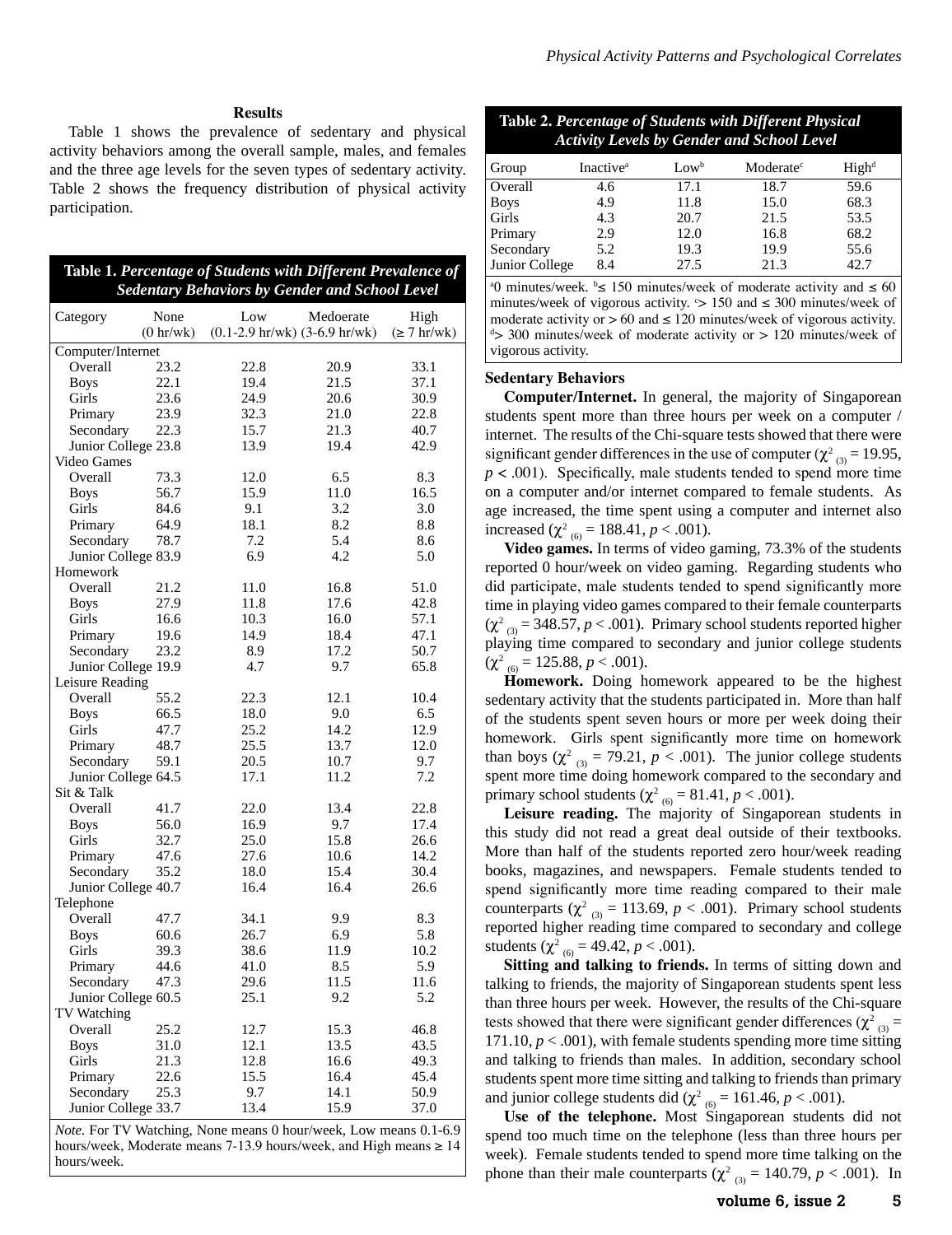addition, junior college students appeared to spend less time on the telephone, compared to secondary and primary school students ( $\chi^2$  $_{(6)}$  = 93.33, *p* < .001).

**TV watching.** Nearly half of the students (46.8%) spent 14 hours or more per week watching TV. Female students tended to watch more TV than male students ( $\chi^2_{(3)} = 39.32$ ,  $p < .001$ ). In addition, secondary and primary school students appeared to spend more time than junior college students in TV watching  $(\chi^2)_{(6)} =$ 51.83,  $p < .001$ ).

## **Physical Activity**

Overall, about 60% of the students reported a high amount of physical activity ( $>$  300 minutes/week of moderate activity or  $>$ 120 minutes/week of vigorous activity). About 22% of the students reported low or no physical activity. Boys were more active than girls ( $\chi^2$ <sub>(3)</sub> = 80.44,  $p < .001$ ). The decreasing trend of physical activity participation from primary, secondary, to junior college was obvious ( $\chi^2_{(6)}$  = 121.87, *p* < .001). That is, as the students grew older, their amount of physical activity participation dropped.

# **Polychoric Correlations**

Table 3 presents the results of the polychoric correlations. The results show that the use of a computer/internet had positive but weak significant relationships with all other items. Video gaming was positively associated with television watching, use of the telephone, and physical activity. Weak and positive associations were also found between homework and leisure reading, sit and

talk, use of telephone, and television watching. Leisure reading was related to sit and talk, and telephone use. Use of the telephone was also related to television watching. Physical activity participation had positive but weak relationships with computer/internet, video gaming, sit and talk, and use of the telephone.

| Table 3. Polychoric Correlation Matrix for the Sedentary |
|----------------------------------------------------------|
| <b>Behaviors and Physical Activity</b>                   |

| Variables                    |          | 2       | 3        | 4        | 5       | 6       |      | 8    |
|------------------------------|----------|---------|----------|----------|---------|---------|------|------|
| 1. Computer/internet 1.00    |          |         |          |          |         |         |      |      |
| 2. Video Games               | $.26**$  | 1.00    |          |          |         |         |      |      |
| 3. Homework                  | $.16***$ | $-.04$  | 1.00     |          |         |         |      |      |
| 4. Leisure Reading           | $12**$   | $-.01$  | $.23**$  | 1.00     |         |         |      |      |
| 5. Sit & Talk                | $21**$   | .04     | $21**$   | $.26***$ | 1.00    |         |      |      |
| 6. Telephone                 | $27**$   | $.10**$ | $.15***$ | $15**$   | $.31**$ | 1.00    |      |      |
| 7. TV Watching               | $23**$   | $22**$  | $.18**$  | $.08*$   | $.20**$ | $.17**$ | 1.00 |      |
| 8. Physical Activity         | $.11***$ | $.12**$ | .06      | .06      | $.10**$ | $.12**$ | .03  | 1.00 |
| * $p < .05$ . ** $p < .01$ . |          |         |          |          |         |         |      |      |

# **Predictors of Physical Activity Intention**

Separate and simultaneous regression analyses were conducted to examine predictors of physical activity intention using sport ability beliefs, achievement goals, perceived motivational climate, and enjoyment in PE for the primary, secondary, and junior college students and the two genders. The predictors were entered in steps with enjoyment in PE first, followed by perceptions of climate, sport ability beliefs, and achievement goals. The results of these analyses are shown in Table 4.

| Table 4. Predictors of Physical Activity Intention by School Level                                                                                                 |                                                                      |                                                             |                                                                       |                                                                                                     |                |                                                                      |                                                             |                                                                      |                                                                                             |                |                                                                      |                                                             |                                                                      |                                                                                |                |
|--------------------------------------------------------------------------------------------------------------------------------------------------------------------|----------------------------------------------------------------------|-------------------------------------------------------------|-----------------------------------------------------------------------|-----------------------------------------------------------------------------------------------------|----------------|----------------------------------------------------------------------|-------------------------------------------------------------|----------------------------------------------------------------------|---------------------------------------------------------------------------------------------|----------------|----------------------------------------------------------------------|-------------------------------------------------------------|----------------------------------------------------------------------|--------------------------------------------------------------------------------|----------------|
|                                                                                                                                                                    | Primary                                                              |                                                             |                                                                       |                                                                                                     |                | Secondary                                                            |                                                             |                                                                      |                                                                                             | Junior College |                                                                      |                                                             |                                                                      |                                                                                |                |
|                                                                                                                                                                    | B                                                                    | SE <sub>B</sub>                                             | β                                                                     | t                                                                                                   | $\mathbb{R}^2$ | $\, {\bf B}$                                                         | $\rm SE~B$                                                  | β                                                                    | $\mathbf{t}$                                                                                | $\mathbb{R}^2$ | $\, {\bf B}$                                                         | $\rm SE~B$                                                  | $\beta$                                                              | t                                                                              | $\mathbb{R}^2$ |
| Step 1<br>Enjoyment                                                                                                                                                | .30                                                                  | .02                                                         | .31                                                                   | 12.58**                                                                                             | .10            | .31                                                                  | .02                                                         | .34                                                                  | 13.71**                                                                                     | .11            | .28                                                                  | .05                                                         | .29                                                                  | 5.97**                                                                         | .08            |
| Step 2<br>Enjoyment<br><b>Mastery Climate</b><br>Perfa Climate                                                                                                     | .27<br>.06<br>.10                                                    | .03<br>.03<br>.03                                           | .29<br>.05<br>.08                                                     | $10.08**$<br>1.97<br>$3.42**$                                                                       | .11            | .26<br>.14<br>.09                                                    | .03<br>.04<br>.04                                           | .28<br>.10<br>.06                                                    | $9.66**$<br>$3.56**$<br>$2.37*$                                                             | .13            | .30<br>$-.05$<br>.08                                                 | .05<br>.09<br>.08                                           | .30<br>$-.03$<br>.05                                                 | 5.53**<br>$-.50$<br>.97                                                        | .08            |
| Step 3<br>Enjoyment<br><b>Mastery Climate</b><br>Perf Climate<br>Incremental<br>Entity                                                                             | .18<br>$-.05$<br>.11<br>.31<br>$-.11$                                | .03<br>.03<br>.03<br>.04<br>.03                             | .19<br>$-.04$<br>.10<br>.26<br>$-.10$                                 | $6.49**$<br>$-1.32$<br>$3.85**$<br>8.44**<br>$-3.78**$                                              | .16            | .19<br>.03<br>.11<br>.26<br>$-16$                                    | .03<br>.04<br>.04<br>.04<br>.03                             | .21<br>.03<br>.08<br>.20<br>$-.13$                                   | $7.00**$<br>.85<br>$3.05**$<br>$6.68**$<br>$-5.06**$                                        | .17            | .20<br>$-.12$<br>.12<br>.36<br>$-.12$                                | .05<br>.09<br>.08<br>.08<br>.07                             | .20<br>$-.07$<br>.07<br>.23<br>$-.09$                                | $3.58**$<br>$-1.29$<br>1.44<br>$4.25**$<br>$-1.80$                             | .14            |
| Step 4<br>Enjoyment<br><b>Mastery Climate</b><br>Perf Climate<br>Incremental<br>Entity<br>Perf-Approach<br>Mastery-Approach<br>Perf-Avoidance<br>Mastery-Avoidance | .13<br>$-.07$<br>.08<br>.24<br>$-.12$<br>.09<br>.14<br>$-.06$<br>.02 | .03<br>.03<br>.03<br>.04<br>.03<br>.02<br>.04<br>.03<br>.03 | .14<br>$-.06$<br>.07<br>.20<br>$-.11$<br>.11<br>.13<br>$-0.06$<br>.02 | $4.47**$<br>$-1.94$<br>$2.73**$<br>$6.18**$<br>$-4.19**$<br>$3.70**$<br>$3.42**$<br>$-2.13*$<br>.74 | .18            | .12<br>.02<br>.07<br>.20<br>$-.16$<br>.10<br>.17<br>$-.04$<br>$-.02$ | .03<br>.04<br>.04<br>.04<br>.03<br>.03<br>.04<br>.03<br>.04 | .13<br>.02<br>.05<br>.15<br>$-.13$<br>.09<br>.15<br>$-.03$<br>$-.02$ | $3.81**$<br>.59<br>1.79<br>$4.83**$<br>$-5.07**$<br>$2.87**$<br>3.89**<br>$-1.13$<br>$-.59$ | .19            | .09<br>$-.15$<br>.07<br>.28<br>$-.12$<br>.08<br>.17<br>$-.02$<br>.06 | .06<br>.09<br>.08<br>.09<br>.07<br>.08<br>.10<br>.07<br>.09 | .09<br>$-.09$<br>.04<br>.18<br>$-.09$<br>.07<br>.13<br>$-.02$<br>.05 | 1.45<br>$-1.58$<br>.89<br>$3.21**$<br>$-1.72$<br>1.08<br>1.59<br>$-.32$<br>.70 | .16            |
| <sup>a</sup> Performance.<br>* $p < .05$ . ** $p < .01$ .                                                                                                          |                                                                      |                                                             |                                                                       |                                                                                                     |                |                                                                      |                                                             |                                                                      |                                                                                             |                |                                                                      |                                                             |                                                                      |                                                                                |                |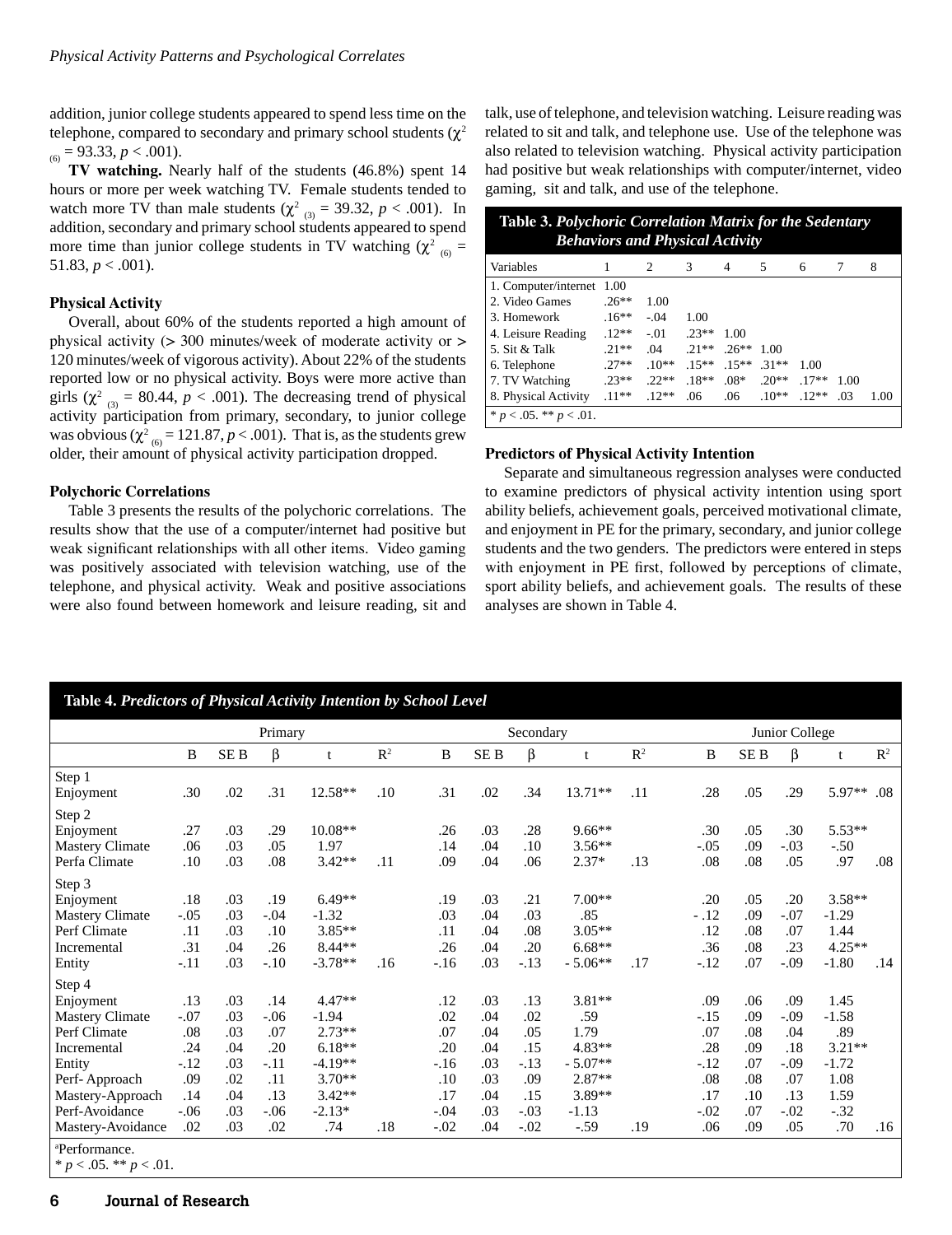For the primary school students, intention to participate in physical activity during leisure time was positively predicted by enjoyment, perceived performance climate, incremental beliefs, and approach achievement goals (mastery and performance), and negatively predicted by entity beliefs and performance-avoidance goals. The model explained 18% of the variance in intention.

Among the secondary school students, similar predictors were found; that is, enjoyment in PE, incremental beliefs, and approach achievement goals positively predicted physical activity intention, and entity beliefs negatively predicted the intention. The overall model predicted 19% of the variance in intention to participate in physical activity in the next two weeks. For the junior college students, incremental belief was the only positive and significant predictor of the intention in the final step, although enjoyment in PE was a positive predictor in the previous three steps. Sixteen percent of the variance in the intention was predicted in this model.

In terms of the two genders, enjoyment, mastery and performance approach goals, and incremental beliefs positively predicted physical activity intention, and entity beliefs negatively predicted the intention. Performance climate was a positive predictor for male students only. The total variance accounted for in the intention for boys and girls were 16% and 24%, respectively (Table 5).

Taken together, it seems that enjoyment in PE and sport ability beliefs were consistent and appeared to be strong predictors of physical activity intention among all the three age groups of students. The approach achievement goals were important predictors of the intention only for the secondary and primary students. The performance climate positively predicted the intention to be physically active only among primary school students and male students.

#### **Discussion**

Physical activity and sedentary activity are closely related to health and risk factors (Ekelund et al., 2006; Stensel, Gorely, & Biddle, 2008). From a psychological viewpoint, it is important to understand psychological correlates of physical activity so that possible intervention strategies can be designed to suit different target groups with specific motivational and physical activity profiles. The main purpose of the present study was to examine the sedentary behavior and physical activity patterns and correlates of physical activity for Singaporean school students in primary school, secondary school, and junior college.

The present study echoed the findings of previous research in that young people across all age groups participate in a variety of physical activities as well as sedentary activities. Physical activity participation is an important part of leisure time in this sample with almost 60% of the students participating in physical activity for more than 300 minutes of moderate to vigorous activity or more than 120 minutes of vigorous activity per week. This result is aligned to an earlier study by Wang et al. (2006) with Singapore children aged between 10 to 14 years old. In addition, Singaporean students also spent a significant amount of time doing homework (more than 50% spent more than seven hours/week). It is important to note on this issue that the sedentary behavior of homework may be highly valued, yet it is equally problematic for health if it contributes to excessive sitting time.

The third sedentary activity in which Singaporean youth spent

|                        |              |                 | Male    |           |                |         |                 | Female  |           |                |
|------------------------|--------------|-----------------|---------|-----------|----------------|---------|-----------------|---------|-----------|----------------|
|                        | $\, {\bf B}$ | SE <sub>B</sub> | β       | t         | $\mathbb{R}^2$ | B       | SE <sub>B</sub> | β       | t         | $\mathbb{R}^2$ |
| Step 1                 |              |                 |         |           |                |         |                 |         |           |                |
| Enjoyment              | .30          | .02             | .32     | 11.82**   | .10            | .35     | $.02\,$         | .40     | $19.43**$ | .16            |
| Step 2                 |              |                 |         |           |                |         |                 |         |           |                |
| Enjoyment              | .26          | .03             | .28     | $8.65**$  |                | .32     | .02             | .36     | 14.78**   |                |
| <b>Mastery Climate</b> | .10          | .04             | $.08\,$ | $2.48*$   |                | $.10\,$ | .03             | $.08\,$ | 3.09**    |                |
| Perfa Climate          | .08          | .04             | .06     | $2.27*$   | .11            | .06     | .03             | .04     | 1.98*     | .17            |
| Step 3                 |              |                 |         |           |                |         |                 |         |           |                |
| Enjoyment              | .19          | .03             | .20     | $6.10**$  |                | .23     | $.02\,$         | .26     | $10.37**$ |                |
| Mastery Climate        | .00          | .04             | .00     | .05       |                | $-.02$  | .03             | $-.01$  | $-.48$    |                |
| Perf Climate           | .11          | .04             | .08     | $3.03**$  |                | .08     | .03             | .06     | $2.76**$  |                |
| Incremental            | .26          | .04             | .20     | $6.04**$  |                | .33     | .03             | .25     | $10.13**$ |                |
| Entity                 | .14          | .03             | $-.12$  | $-4.48**$ | .15            | $-.12$  | .03             | $-.10$  | $-4.53**$ | .22            |
| Step 4                 |              |                 |         |           |                |         |                 |         |           |                |
| Enjoyment              | .14          | .03             | .15     | 4.35**    |                | .15     | .03             | .17     | 5.87**    |                |
| <b>Mastery Climate</b> | $-.02$       | .04             | $-.01$  | $-.34$    |                | .04     | .03             | $-.03$  | $-1.34$   |                |
| Perf Climate           | .08          | .04             | .06     | $2.04*$   |                | .05     | .03             | .04     | 1.67      |                |
| Incremental            | .20          | .05             | .15     | 4.37**    |                | .25     | .03             | .19     | $7.18**$  |                |
| Entity                 | $-.15$       | .03             | $-.13$  | $-4.43**$ |                | .13     | .03             | $-.11$  | $-5.00**$ |                |
| Perf-Approach          | .08          | .03             | .09     | $2.58**$  |                | .07     | .02             | .07     | 2.94**    |                |
| Mastery-Approach       | .13          | .05             | .11     | $2.73**$  |                | .19     | .04             | .17     | $5.12**$  |                |
| Perf-Avoidance         | $-.03$       | .03             | $-.03$  | $-1.00$   |                | .02     | .03             | $-.02$  | $-.86$    |                |
| Mastery-Avoidance      | $-.02$       | .03             | $-.02$  | $-.53$    | .16            | .02     | .03             | .02     | .90       | .24            |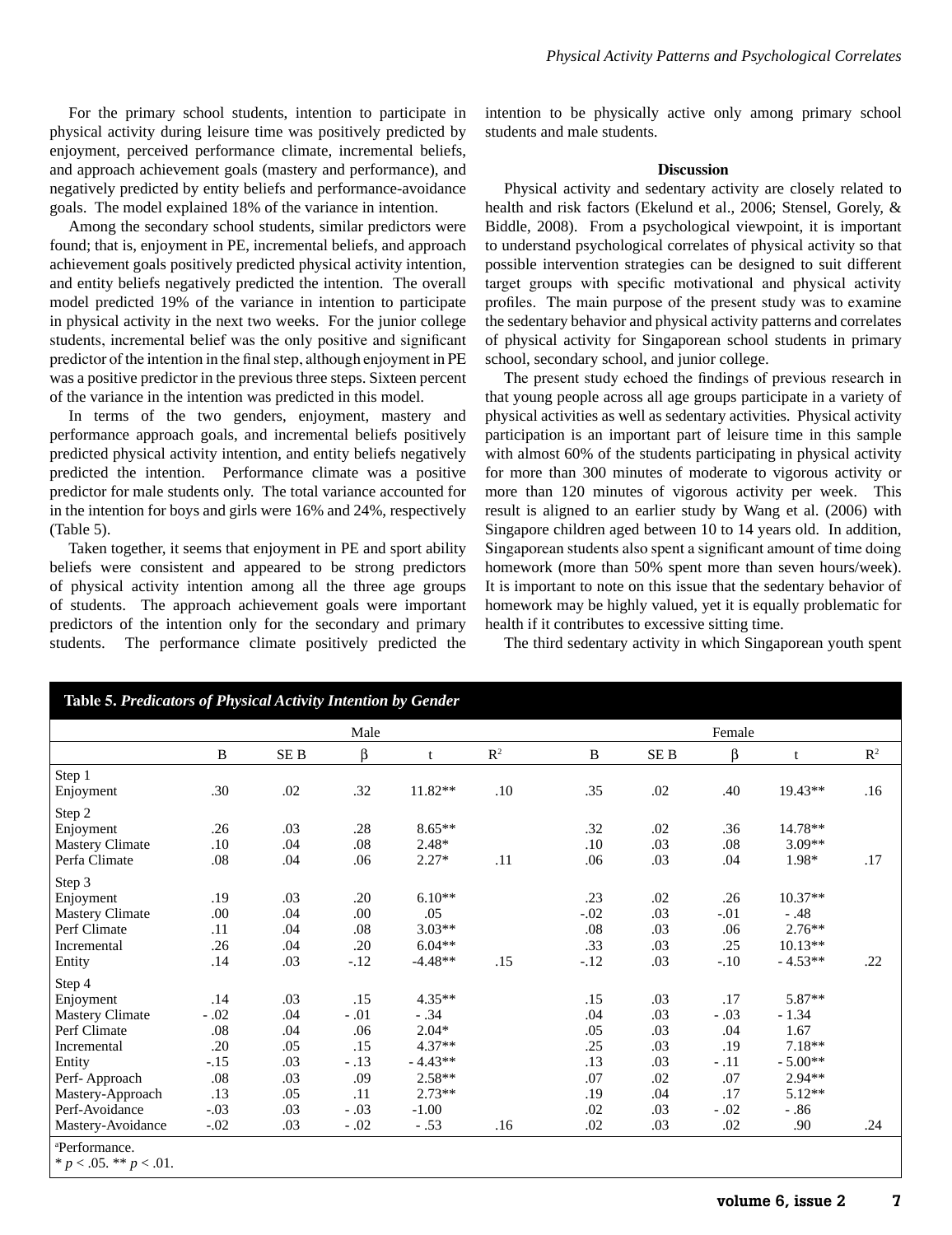most of their time was the use of a computer and/or internet, after television watching and homework. This is unsurprising and often a major cause for concern, particularly if the time spent in such behaviors is for recreational gaming. This kind of sedentary behavior has increased greatly in recent years and is likely to increase continuously.

We hypothesized that boys and girls across all age groups would have different patterns of sedentary and physical activity. The results of the present study support this hypothesis. In terms of physical activity patterns, boys are more active than girls across all ages, supporting the extant literature (Caspersen, Pereira, & Curran, 2000). In terms of sedentary activity, there are significant gender differences across all types of activities. Boys tend to engage more in using a computer/internet and video games, and girls spend more time doing homework, reading, sitting and talking, using the telephone, and watching television. The findings are similar to Wang et al.'s (2006) earlier study as well as UK data (Gorely, Biddle, Marshall, & Cameron, 2009). However, with the younger age group, Wang et al. found that 20% of boys and 24% of the girls watched more than two hours of TV per day, whereas the present study found that 43.5% of boys and 49.3% of girls spent more than two hours per day watching TV. There is an upward trend in watching TV and this could be due to the fact that there has been an increase in cable and digital TV providers and services in Singapore. Cable television has gained great acceptance in the last few years and the proportion of subscriptions to cable television has surged from 14% in 1998 to about 58% in 2008 in Singapore households (Department of Statistics, 2009). In addition, the use of a computer/internet has also increased among the younger age group compared to findings of previous studies. This is not surprising as Singapore is at the forefront in the use of IT in schools (Ministry of Education, 2009) and availability of computer-based entertainment has increased.

Our second hypothesis was that the patterns of sedentary and physical activity participation would differ among the three age groups. Literature indicates that participation in all types of physical activity declines strikingly as age or grade increases (Sallis, 2000; Sallis et al., 1992). Our findings are consistent with the literature. Although the junior college students demonstrated the lowest physical activity level in this study, the majority of them still engaged in moderate to vigorous intensity activity outside of PE classes. Previous studies (e.g., Myers et al., 1996; Nelson, Gordon-Larsen, Adair, & Popkin, 2005) suggest that during the transition from adolescence to young adulthood, the magnitude of decline in physical activity may depend on several factors. One of these factors could be the type of sport involved. For example, skaters have the greatest decline in skating participation once they reach adulthood. Also physical activity and sedentary behaviors are not inversely related in this study. This finding replicates a previous study done in Singapore (Wang et al., 2006) as well as data from the UK and the USA (Marshall et al., 2002).

Researchers have recognised the importance of psychological factors in influencing physical activity participation, but very few studies have used a theoretical framework in understanding motives in physical activity participation. Sallis, Prochaska and Taylor (2000) suggest that psychological variables such as perceived ability, beliefs system, and perceived support are consistently

associated with physical activity participation. Wang et al. (2006) used three theoretical frameworks of achievement goal theory, selfdetermination theory, and sport ability beliefs and found that there were homogenous groups of children with distinct characteristics in psychological variables that differentiated the amount of physical activity. The present study has yielded the findings that the predictors of physical activity intention are different for the three age groups but are similar among two genders.

There are implications of the current findings. First, any formal or informal physical activity interventions should focus on reduction of multiple sedentary behaviors and not just focusing on one or two of them. Second, a program focusing on reduction of sedentary behaviors may not necessarily increase physical activity levels, because there is not an inverse relationship between physical activity and sedentary behavior. They are largely independent constructs, each requiring intervention. Third, the intervention programs need to be gender and age-specific.

Taken together, the findings of the present study highlight the need for practitioners such as physical educators, coaches, public health staff, and policy makers to consider gender and age-specific physical activity intervention programs aimed at reducing multiple sedentary behaviors and increasing physical activity. While there are multiple psychological predictors that may increase physical activity intention, the findings in this point to the importance of enjoyment of physical activity, cultivating an incremental belief, and promotion of mastery climate and approach achievement goals.

#### **References**

- Biddle, S. J. H., Wang, C. K. J., Chatzisarantis, N. L. D., & Spray, C. M. (2003). Motivation for physical activity in young people: Entity and incremental beliefs concerning athletic ability. *Journal of Sports Sciences, 21*, 973-989.
- Bouchard, C., Blair, S. N., & Haskell, W. L. (Eds.). (2007). *Physical activity and health.* Champaign, IL: Human Kinetics.
- Bouchard, C., & Katzmarzyk, P. T. (Eds.). (2010). *Physical activity and obesity* (2nd ed.). Champaign, IL: Human Kinetics.
- Caspersen, C. J., Pereira, M. A., & Curran, K. M. (2000). Changes in physical activity patterns in the United States, by sex and crosssectional age. *Medicine and Science in Sports and Exercise, 32*, 1601- 1609.
- Deci, E. L., & Ryan, R. M. (1985). *Intrinsic motivation and selfdetermination in human behavior*. New York: Plenum.
- Department of Statistics. (2009). *Yearbook of Statistics Singapore*. Singapore: Ministry of Trade and Industry.
- Ekelund, U., Brage, S., Froberg, K., Harro, M., Anderssen, S. A., & Sardinha, L. B. (2006). TV viewing and physical activity are independently associated with metabolic risk in children: The European Youth Heart Study. *Public Library of Science Medicine, 2*(12), 2449- 2456.
- Gorely, T., Biddle, S. J. H., Marshall, S. J., & Cameron, N. (2009). The prevalence of leisure time sedentary behavior and physical activity in adolescent boys: An ecological momentary assessment approach. *International Journal of Pediatric Obesity.* doi: 10.1080/174771609 02811181.
- Gorely, T., Marshall, S. J., Biddle, S. J. H., & Cameron, N. (2007). Patterns of sedentary behavior and physical activity among adolescents in the United Kingdom: Project STIL. *Journal of Behavioral Medicine, 30*, 521-531.
- Hagberg, J. M. (1990). Exercise, fitness, and hypertension. In C. Bouchard, R. J. Shephard, T. Stephens, J. R. Sutton & B. D. McPherson (Eds.), *Exercise, fitness, and health: A consensus of current knowledge* (pp. 455-466). Champaign, IL: Human Kinetics Publishers.